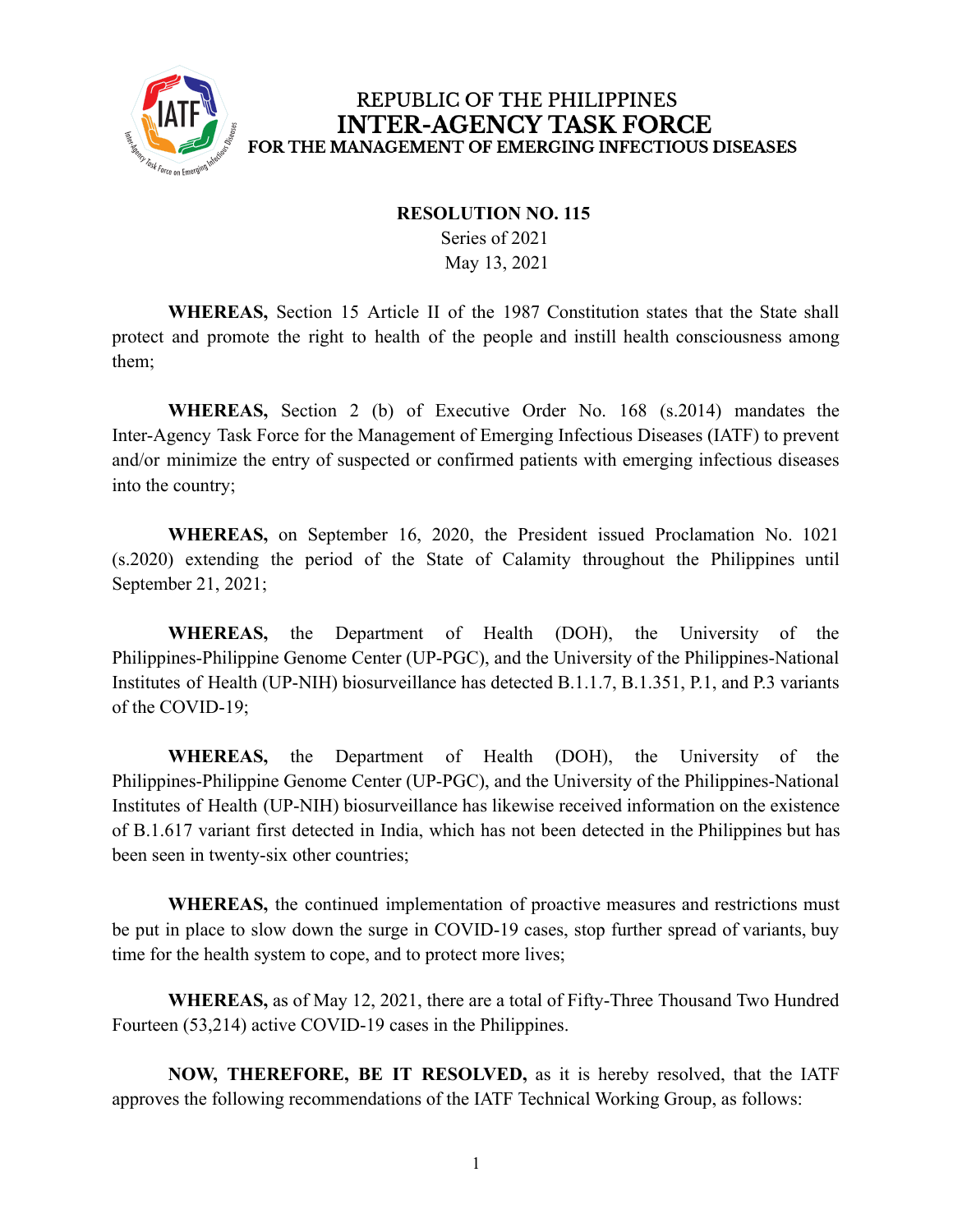

- A. As agencies and instrumentalities of the government remain fully operational even under Modified Enhanced Community Quarantine (MECQ) as provided for in the IATF Omnibus Guidelines in the Implementation of Community Quarantine in the Philippines (Omnibus Guidelines), as amended, Technical Education and Skills Development Authority (TESDA) shall be authorized to conduct their in-person assessments for Household Service Workers (HSWs) in areas under MECQ subject to the following conditions:
	- a. Said in-person assessments shall be conducted only in TESDA Training Institutions. No in-person assessments shall be conducted in private assessment centers;
	- b. In-person assessments shall be limited only for HSWs ready for deployment i.e., with contracts and visas; and
	- c. Applicants have to abide by the guidelines of TESDA relative to the conduct of in-person assessments.
- B. The Career Executive Service Board (CESB) may resume conducting its Career Executive Service Written Examinations and Assessment Centers, following its prescribed protocols and the strict observance of minimum public health standards;
- C. The Philippine Charity Sweepstakes Office, and its authorized agents, may resume the authority to sell Lotto, Keno, Scratch-It, and Small Town Lottery Tickets nationwide even during MECQ. For this purpose, Section 3(5)(f) of the Omnibus Guidelines in the Implementation of Community Quarantine in the Philippines, as amended, shall be suspended in part relative only to lottery and betting shops. All other industries, establishments, and activities enumerated therein shall remain on the negative list.

PCSO is directed to ensure strict compliance to health and safety protocols and the observance of minimum public health standards.

D. All diplomats/9(e) visa holders shall continue to be governed by the testing and quarantine protocols as authorized under IATF Resolution No. 92 (s.2021) dated January 5, 2021, and subject to the guidelines issued by the Department of Foreign Affairs and the Department of Health.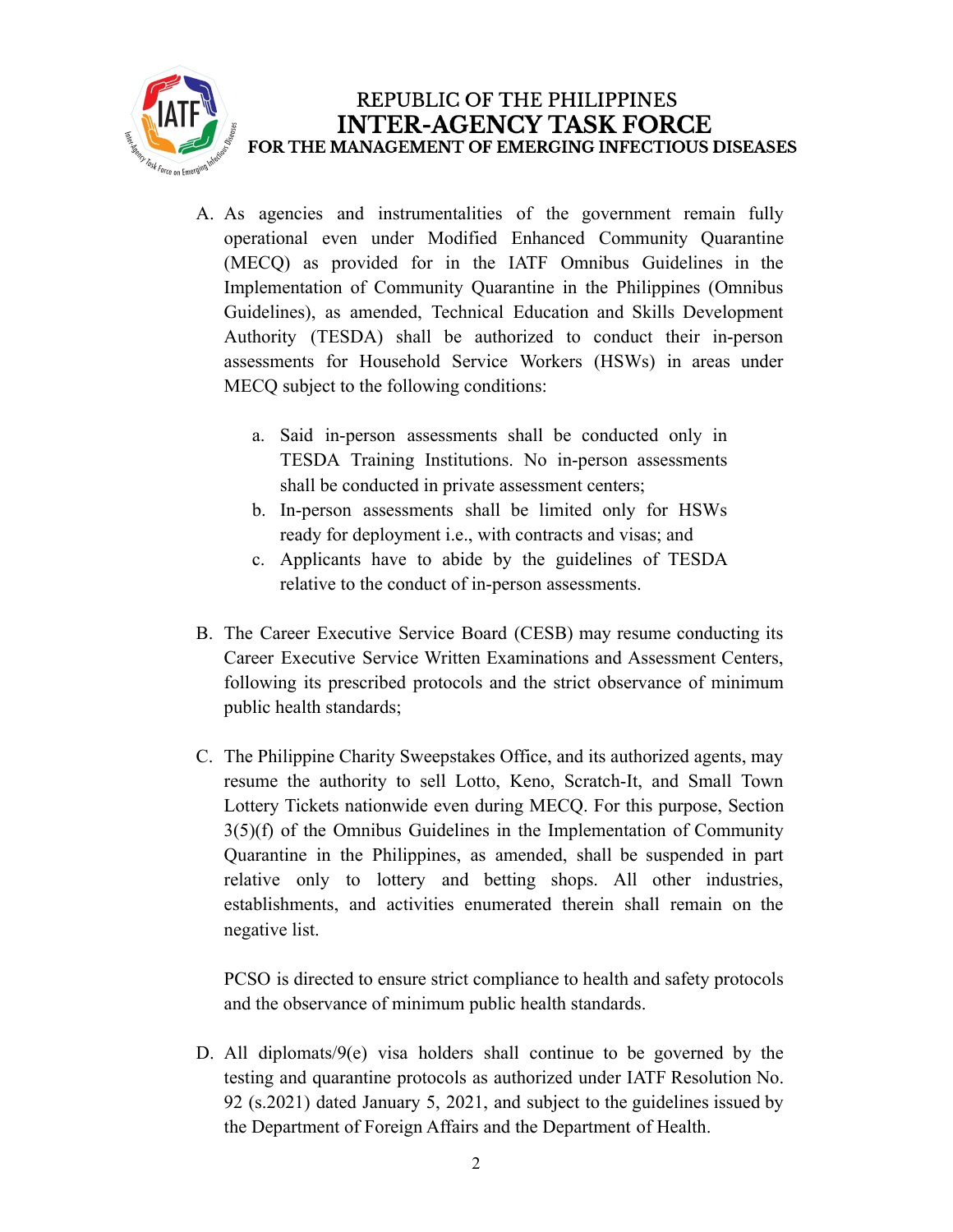

REPUBLIC OF THE PHILIPPINES **INTER-AGENCY TASK FORCE** FOR THE MANAGEMENT OF EMERGING INFECTIOUS DISEASES

E. All 9(a) visa holders are required to have an entry exemption document to be allowed entry in the Philippines. For those issued by the National Task Force Against COVID-19, they shall be recognized as valid until May 31, 2021.

**RESOLVED FURTHER,** that the Chairperson and the Co-Chairperson shall be duly authorized to sign this Resolution for and on behalf of the Inter-Agency Task Force.

**APPROVED** during the 115th Inter-Agency Task Force Meeting, as reflected in the minutes of the meeting, held this May 13, 2021, via video conference**.**

**FRANCISCO T. DUQUE III**

Secretary, Department of Health IATF Chairperson

**KARLO ALEXEI B. NOGRALES** Secretary, Office of the Cabinet Secretariat IATF Co-Chairperson